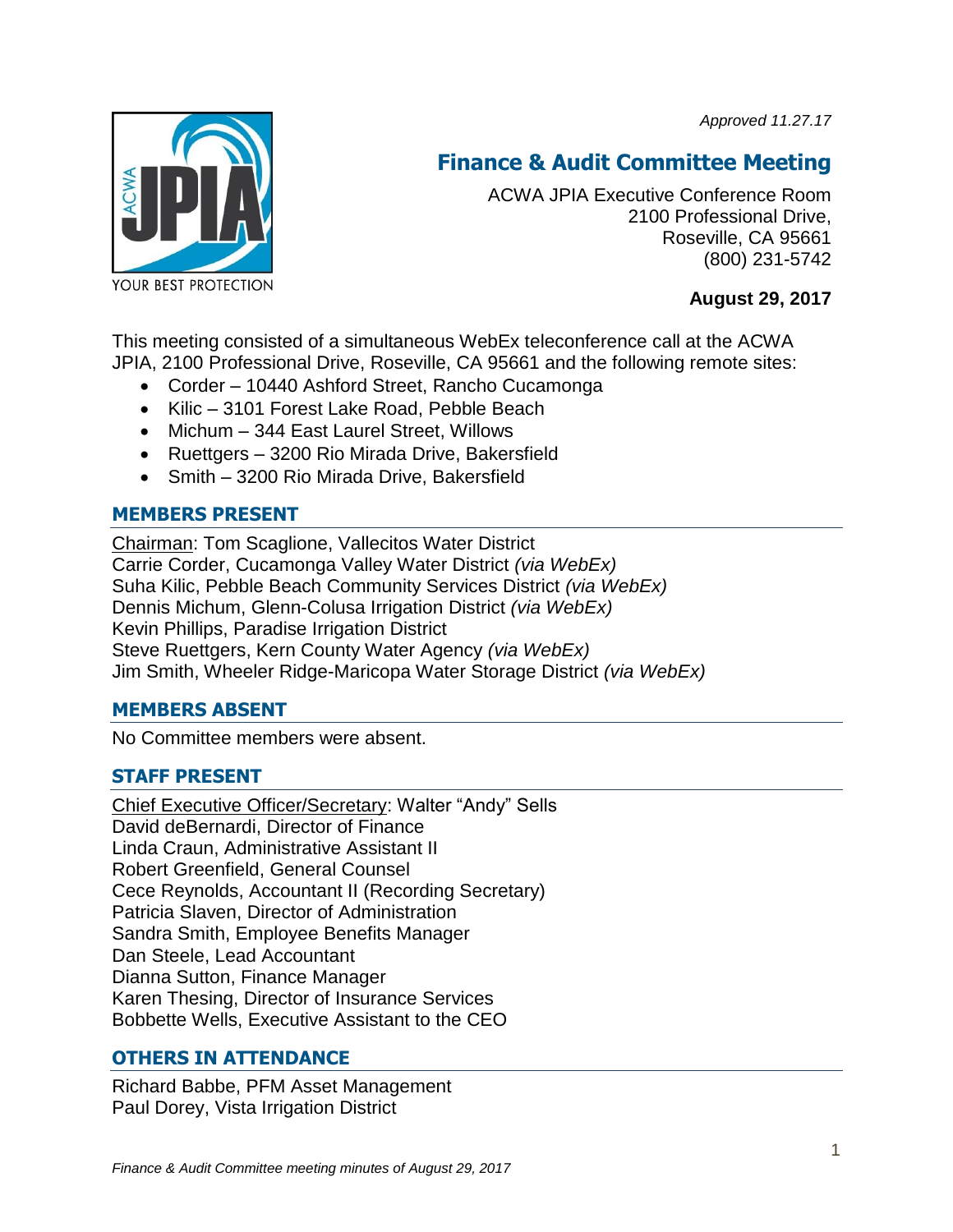David Drake, Rincon del Diablo Municipal Water District E.G. "Jerry' Gladbach, Castaic Lake Water Agency Brent Hastey, Yuba County Water Agency David Hodgin, Scotts Valley Water District W.D. "Bill" Knutson, Yuima Municipal Water District Melody McDonald, San Bernardino Valley Water Conservation District Sarah Meacham, PFM Asset Management Bruce Rupp, Humboldt Bay Municipal Water District Kathy Tiegs, Cucamonga Valley Water District

## **WELCOME/INTRODUCTIONS**

Chairman Scaglione welcomed and introduced everyone in attendance.

## **CALL TO ORDER AND ANNOUNCEMENT OF QUORUM**

Chairman Scaglione called the meeting to order at 1:04 p.m. He announced there was a quorum.

#### **ANNOUNCEMENT RECORDING OF MINUTES**

Chairman Scaglione announced that the meeting would be recorded to assist in preparation of minutes. Recordings are only kept 30 days following the meeting, as mandated by the California Brown Act.

#### **EVACUATION PROCEDURES**

Mr. Sells briefly reviewed the building evacuation procedures.

#### **PUBLIC COMMENT**

Chairman Scaglione noted that, as the agenda stated, members of the public would be allowed to address the Finance & Audit Committee on any agenda item prior to the Committee's decision on that item. Comments on any issues on the agenda, or not on the agenda, were also welcomed. No comments were brought forward.

#### **ADDITIONS TO OR DELETIONS FROM THE AGENDA**

Chairman Scaglione asked for any additions to, or deletions from, the agenda; none requested.

#### **APPROVAL OF MINUTES**

Chairman Scaglione called for approval of the minutes of the March 20, 2017 meeting.

M/S/C (Phillips/Kilic) (Corder-Yes; Kilic-Yes; Michum-Yes; Phillips-Yes; Ruettgers-Yes; Smith-Yes; Scaglione-Yes): That the Finance & Audit Committee approve the minutes of the March 20, 2017 meeting.

#### **MEETINGS ATTENDED ON BEHALF OF THE JPIA**

None reported.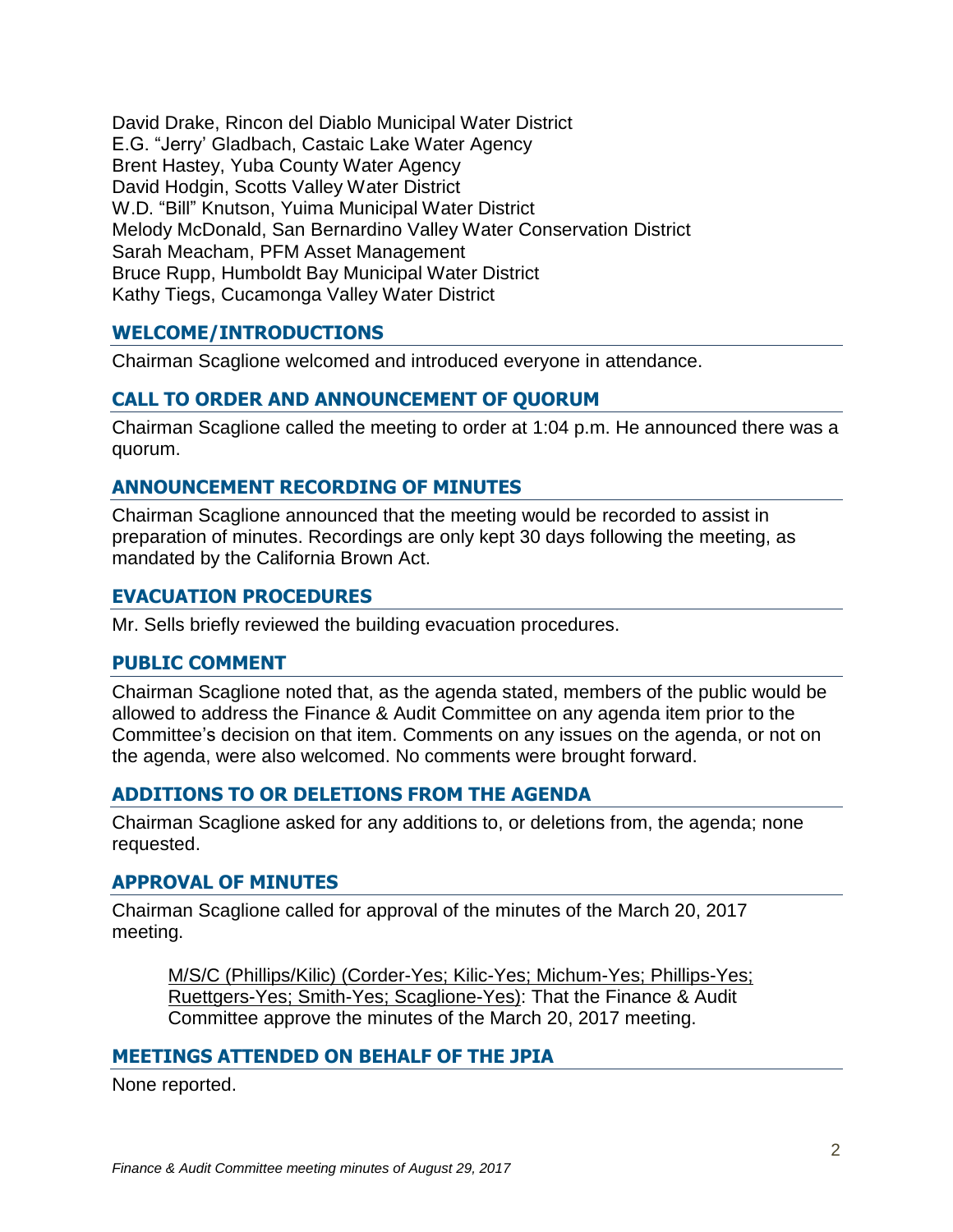# **LONG-TERM INVESTMENT PORTFOLIO UPDATE**

Ms. Meacham introduced Richard Babbe, a Senior Managing Consultant, who has been with PFM Asset Management for almost 20 years. Mr. Babbe began his presentation with an overview of the economy, labor market and a 2017 second quarter review of JPIA's economic portfolio.

Ms. Meacham began her presentation with a second quarter 2017 recap. The JPIA's total return on the portfolio since inception has been above the Bank of America/Merrill Lynch 1-5 Year U.S. Government Index benchmark. The portfolio is well diversified, is comprised of high quality securities and has outperformed the benchmark by an annual average of 0.30% since inception. The diversification of the portfolio and maturity distribution was also discussed.

## **PROPOSED ORGANIZATIONAL GOALS**

Mr. Sells began his discussion stating that the Executive Committee will finalize the organizational goals for the 2017-18 fiscal year at their upcoming meeting. Mr. Sells reviewed the possibility of exploring a Captive Insurance Company. The potential benefit to the JPIA was discussed. Mr. Sells recommended scheduling a meeting at the upcoming Fall Conference. Members of the Finance & Audit Committee confirmed they would be present to attend the meeting on November 27, 2017.

# **INVESTMENT POLICY**

The JPIA's Investment Policy is evaluated on an annual basis and approved by the Board of Directors at the JPIA's Fall Conference. The current Investment Policy was last approved in November 2016. Mr. deBernardi presented a copy of the current Investment Policy that had been marked in add/delete format with recommended revisions made by JPIA staff and investment advisor, PFM Asset Management. Ms. Meacham relayed to the Committee that the majority of the changes to the policy were cosmetic in nature, many were due to meeting the standards set by the California Municipal Treasurers Investment Policy Certification Program and Application Process (CMTA). Staff intends to submit the Investment Policy to the CMTA for certification.

The Finance & Audit Committee recommend approval of the Investment Policy, with proposed changes, to the Executive Committee and final approval by the Board of Directors at Fall Conference.

M/S/C (Phillips/Corder) (Corder-Yes; Michum-Yes; Phillips-Yes; Ruettgers-Yes; Smith-Yes; Scaglione-Yes): That the Finance & Audit Committee recommend that the Executive Committee approve the proposed changes to the Investment Policy, with final approval of the Board of Directors at the Fall Conference.

# **MISCELLANEOUS**

Future Agenda Items None stated.